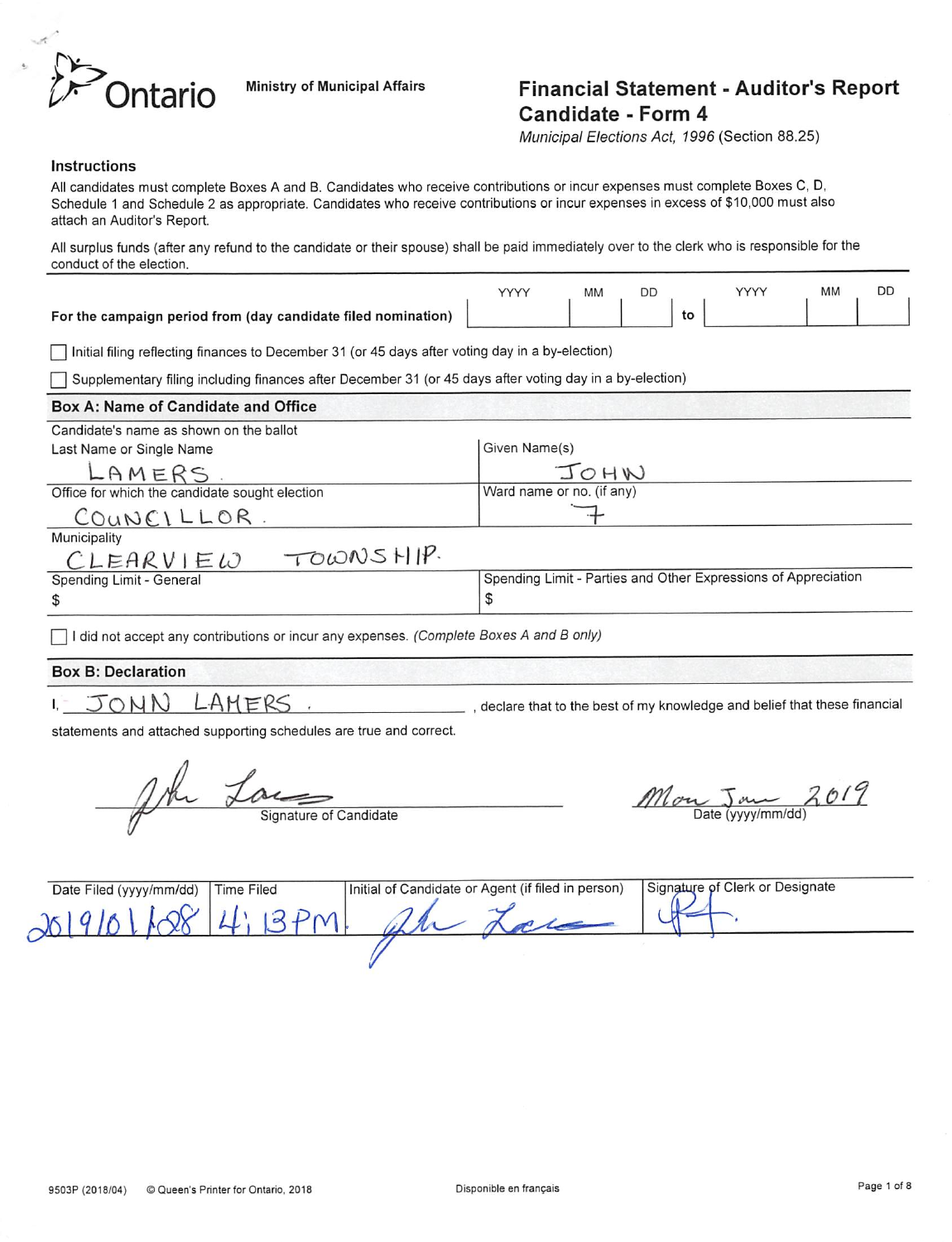| <b>Box C: Statement of Campaign Income and Expenses</b><br><b>LOAN</b><br>Name of bank or recognized lending institution<br>\$<br>Amount borrowed<br><b>INCOME</b><br>Total amount of all contributions (from line 1A in Schedule 1)                                                                          |                                                                         |
|---------------------------------------------------------------------------------------------------------------------------------------------------------------------------------------------------------------------------------------------------------------------------------------------------------------|-------------------------------------------------------------------------|
|                                                                                                                                                                                                                                                                                                               |                                                                         |
|                                                                                                                                                                                                                                                                                                               |                                                                         |
|                                                                                                                                                                                                                                                                                                               |                                                                         |
|                                                                                                                                                                                                                                                                                                               |                                                                         |
|                                                                                                                                                                                                                                                                                                               |                                                                         |
|                                                                                                                                                                                                                                                                                                               | \$1337.27.                                                              |
| Revenue from items \$25 or less                                                                                                                                                                                                                                                                               | s)                                                                      |
| Sign deposit refund                                                                                                                                                                                                                                                                                           | $\overline{\mathbf{s}}$                                                 |
| Revenue from fundraising events not deemed a contribution (from Part III of                                                                                                                                                                                                                                   |                                                                         |
| Schedule 2)                                                                                                                                                                                                                                                                                                   |                                                                         |
| Interest earned by campaign bank account                                                                                                                                                                                                                                                                      | $+$ \$                                                                  |
| Other (provide full details)                                                                                                                                                                                                                                                                                  |                                                                         |
|                                                                                                                                                                                                                                                                                                               | + \$<br>$+\overline{\$}$                                                |
|                                                                                                                                                                                                                                                                                                               | $+\overline{\$}$                                                        |
| 3.<br><u>.</u><br>1980 - Paul Barnett, fransk politik amerikansk politik (* 1908)                                                                                                                                                                                                                             | $+\overline{\$}$                                                        |
| 4.                                                                                                                                                                                                                                                                                                            | $+3$                                                                    |
| 5.<br><u> 1989 - John Stone Barnett, fransk konge en staten i store og det forskellige og det som som som en som som s</u>                                                                                                                                                                                    |                                                                         |
| Total Campaign Income (Do not include loan)                                                                                                                                                                                                                                                                   | $= $1337.27 \cdot C1$                                                   |
|                                                                                                                                                                                                                                                                                                               | \$430.81                                                                |
| <b>Brochures/flyers</b><br>Signs (including sign deposit)<br>Meetings hosted<br>Office expenses incurred until voting day<br>Phone and/or internet expenses incurred until voting day<br>Salaries, benefits, honoraria, professional fees incurred until voting day<br>Bank charges incurred until voting day | \$608.50<br>$\overline{\mathbf{3}}$<br>$+$ \$<br>$+$ \$<br>\$<br>\$3.46 |
| Interest charged on loan until voting day                                                                                                                                                                                                                                                                     | \$                                                                      |
|                                                                                                                                                                                                                                                                                                               |                                                                         |
| Other (provide full details)<br>1. <u>Mailing cost of Brochures</u> .                                                                                                                                                                                                                                         | $+$ \$<br>190.38                                                        |
| 2 tec shirts                                                                                                                                                                                                                                                                                                  | $+$ \$<br>40.00                                                         |
|                                                                                                                                                                                                                                                                                                               | $+$ \$                                                                  |
|                                                                                                                                                                                                                                                                                                               | $+$ \$                                                                  |
| 5.<br>ь.<br>Total Expenses subject to general spending limit                                                                                                                                                                                                                                                  | $+5$<br>$=$ \$ $173.15$ c2                                              |

5.

 $\hat{\mathbf{v}}$ 

Total Expenses subject to spending limit for parties and other expressions of appreciation  $=$   $\frac{1}{0}$   $\frac{1}{0}$   $\frac{1}{0}$   $\frac{1}{0}$   $\frac{1}{0}$   $\frac{1}{0}$   $\frac{1}{0}$   $\frac{1}{0}$   $\frac{1}{0}$   $\frac{1}{0}$   $\frac{1}{0}$   $\frac{1}{0}$   $\frac{1}{0}$   $\frac{1}{0}$   $\frac{1}{0}$   $\frac{1}{0}$   $\frac{1}{0}$   $\frac{1}{0}$   $\frac{1}{0}$   $\frac{1}{0}$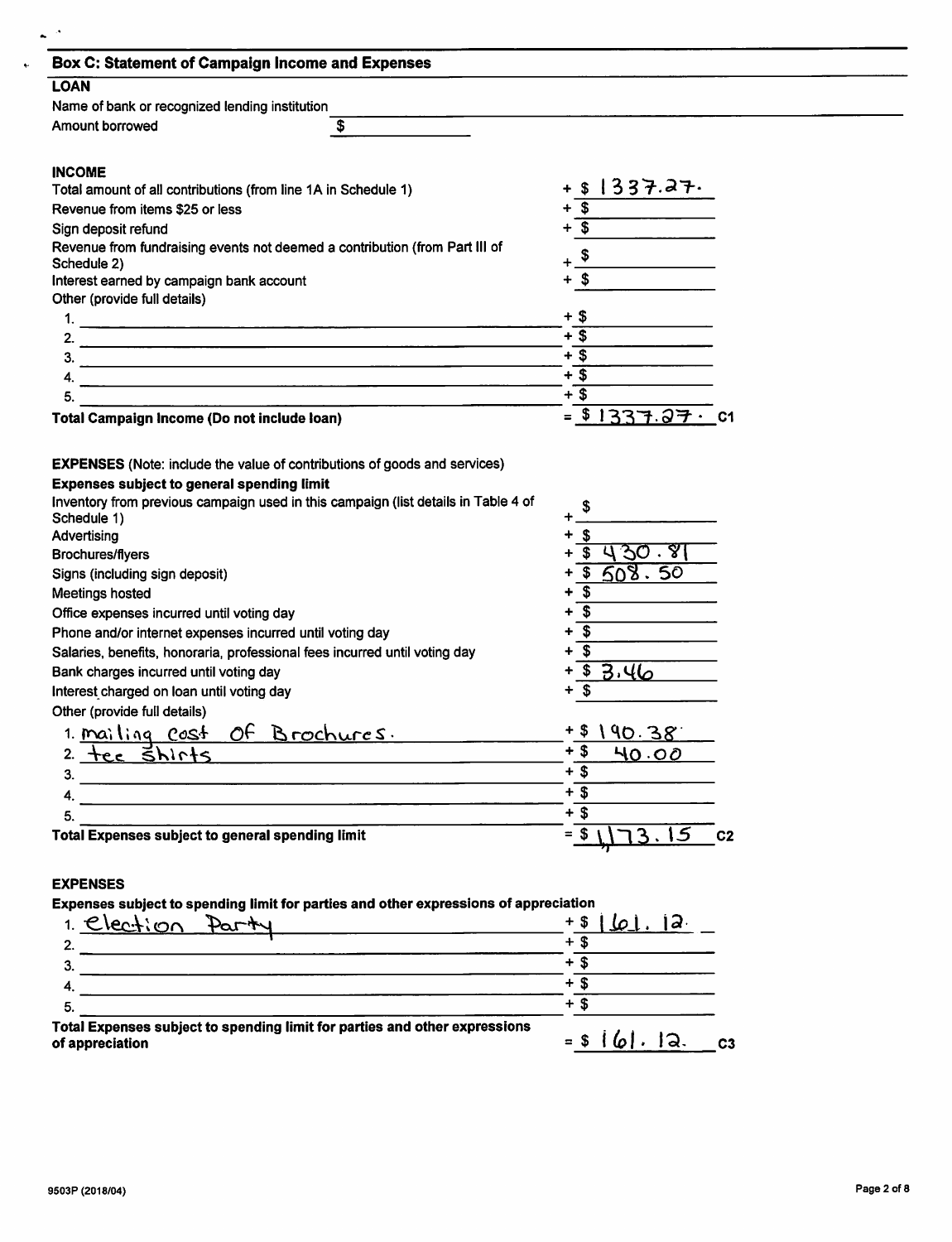| $3.90 -$                   |
|----------------------------|
|                            |
|                            |
|                            |
|                            |
|                            |
|                            |
|                            |
|                            |
|                            |
|                            |
|                            |
|                            |
|                            |
|                            |
|                            |
|                            |
|                            |
|                            |
| $3.90 -$<br>C <sub>4</sub> |
| $= $1, 337.27.$ C5         |
|                            |

| Excess (deficiency) of income over expenses (income minus Total Expenses)<br>$(C1 - C5)$                            | $+ $3000.00$ D1 |    |
|---------------------------------------------------------------------------------------------------------------------|-----------------|----|
| Eligible deficit carried forward by the candidate from the last election<br>(applies to 2018 regular election only) | - \$            | D2 |
| <b>Total (D1 - D2)</b>                                                                                              | $= $2,000.00$   |    |
| If there is a surplus, deduct any refund of candidate's or<br>spouse's contributions to the campaign                | - \$<br>661.83  |    |
| Surplus (or deficit) for the campaign                                                                               | $=$ \$          |    |

if line D3 shows a surplus, the amount must be paid in trust, at the time the financial statements are filed, to the municipal clerk who is responsible for the conduct of the election.

 $\omega$  .

 $\ddot{\phantom{a}}$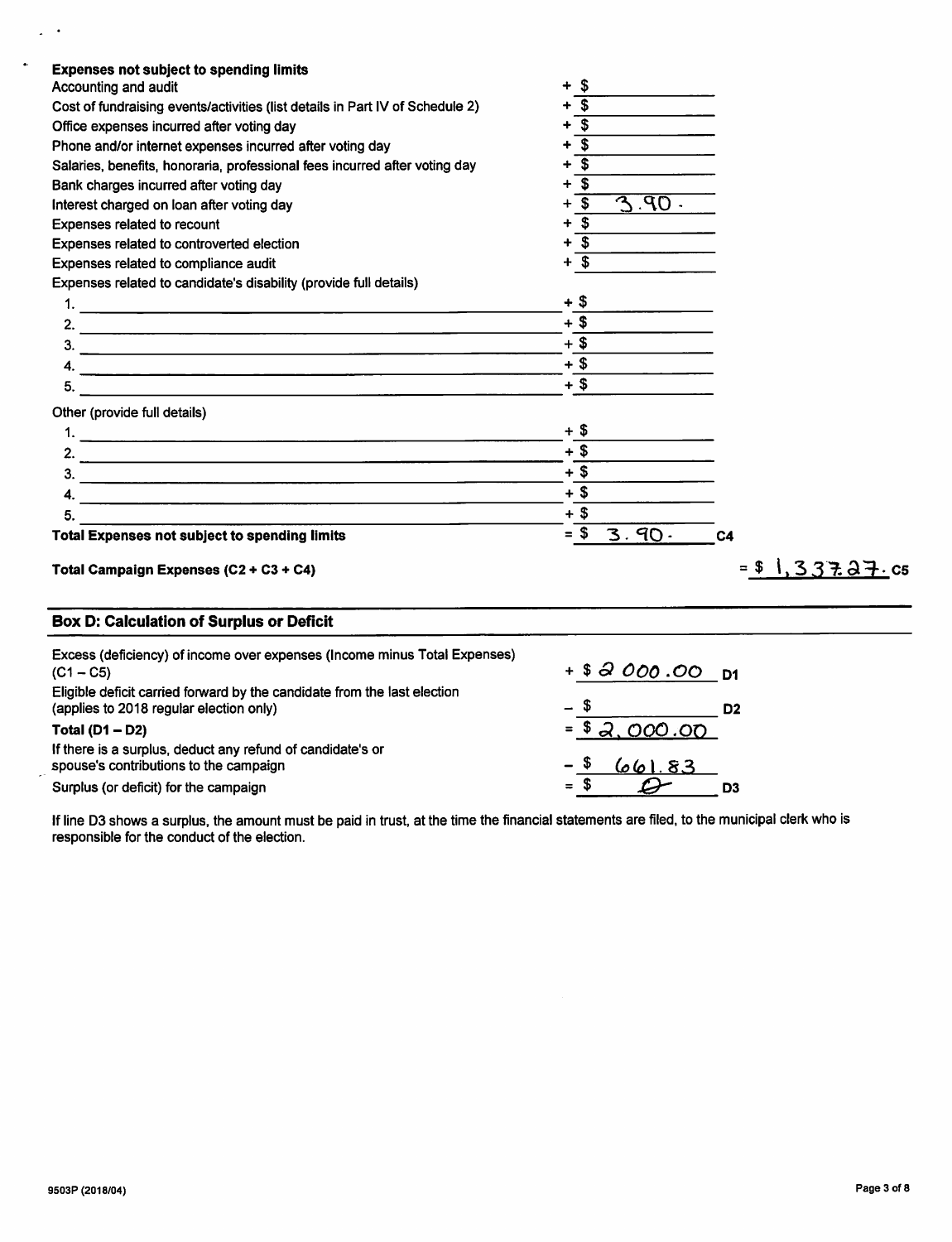|       | <b>Schedule 1 - Contributions</b>                                                                                                                                                                                                                                                                                                |                      |
|-------|----------------------------------------------------------------------------------------------------------------------------------------------------------------------------------------------------------------------------------------------------------------------------------------------------------------------------------|----------------------|
|       | <b>Part I – Summary of Contributions</b>                                                                                                                                                                                                                                                                                         |                      |
|       | Contributions in money from candidate and spouse<br>Contributions in goods and services from candidate and spouse<br>(include value listed in Table 3 and Table 4)                                                                                                                                                               | $+ $3000.00$<br>+ \$ |
| ٠     | Total value of contributions not exceeding \$100 per contributor<br>Include ticket revenue, contributions in money, goods and services<br>where the total contribution from a contributor is \$100 or less (do not<br>include contributions from candidate or spouse).                                                           | + \$                 |
|       | Total value of contributions exceeding \$100 per contributor (from line 1B on page 5;<br>list details in Table 1 and Table 2)<br>Include ticket revenue, contributions in money, goods and services where<br>the total contribution from a contributor exceeds \$100 (do not include<br>contributions from candidate or spouse). | + \$                 |
| Less: | Contributions returned or payable to the contributor<br>Contributions paid or payable to the clerk, including contributions from<br>anonymous sources exceeding \$25                                                                                                                                                             | - \$ 661.83.         |
|       | Total Amount of Contributions (record under Income in Box C)                                                                                                                                                                                                                                                                     | 337.87<br>1Α         |

# Part II - Contributions exceeding \$100 per contributor - individuals other than candidate or spouse Table 1: Monetary contributions from individuals other than candidate or spouse

| <b>Full Address</b> | <b>Date Received</b> | Amount \$<br>Amount Received \$ Returned to Contributor<br>or Paid to Clerk |
|---------------------|----------------------|-----------------------------------------------------------------------------|
|                     |                      |                                                                             |
|                     |                      |                                                                             |
|                     |                      |                                                                             |
|                     |                      |                                                                             |
|                     |                      |                                                                             |
|                     |                      |                                                                             |
|                     |                      |                                                                             |
|                     |                      |                                                                             |
|                     |                      |                                                                             |
|                     |                      |                                                                             |

□ Additional information is listed on separate supplementary attachment Total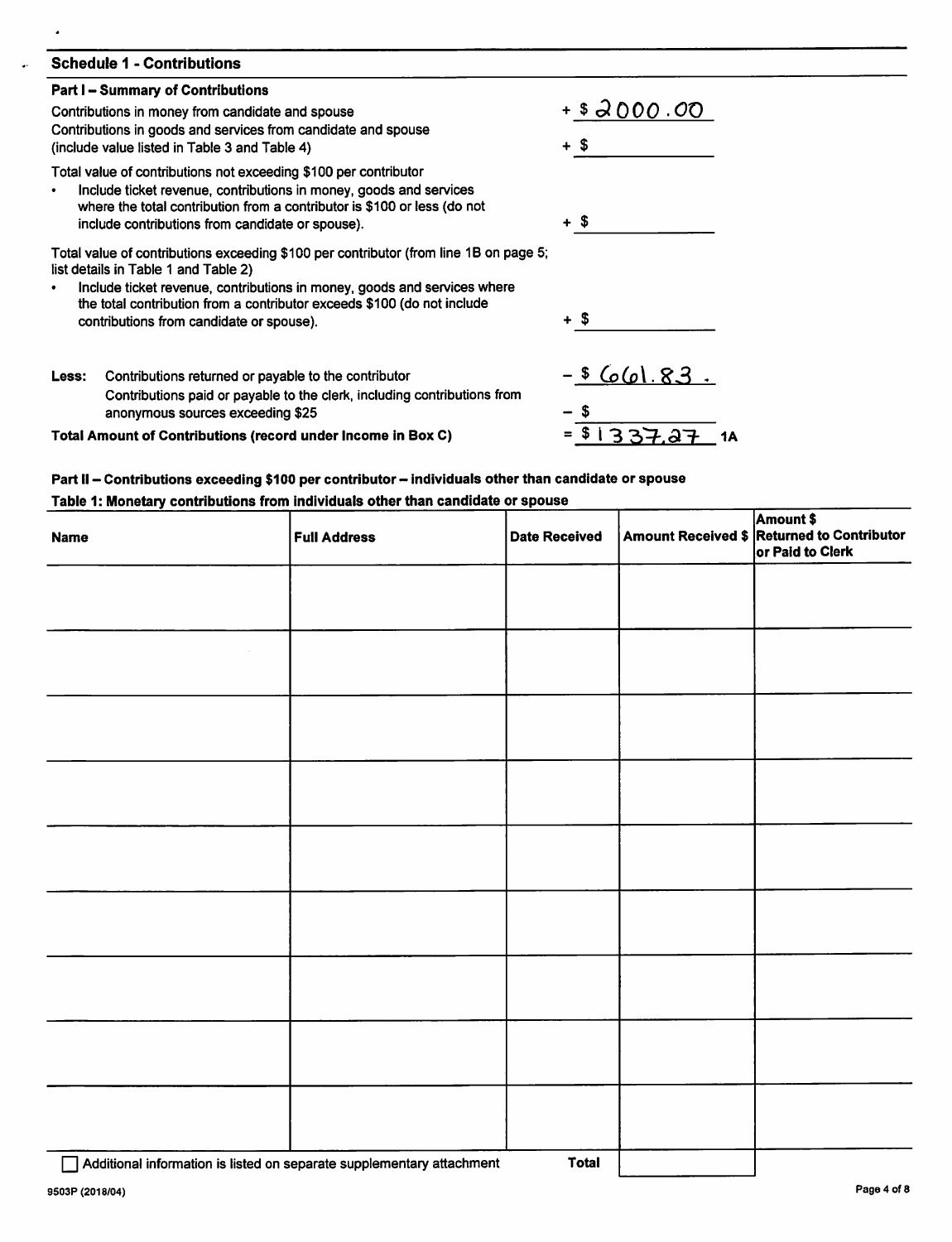## Table 2: Contributions In goods or services from Individuals other than candidate or spouse (Note: must also be recorded as Expenses In Box 0)

| <b>Name</b>                                                       | <b>Full Address</b>                                                   | <b>Description of Goods</b><br>or Services | <b>Date Received</b><br>(yyyy/mm/dd) | Value \$ |
|-------------------------------------------------------------------|-----------------------------------------------------------------------|--------------------------------------------|--------------------------------------|----------|
|                                                                   |                                                                       |                                            |                                      |          |
|                                                                   |                                                                       |                                            |                                      |          |
|                                                                   |                                                                       |                                            |                                      |          |
|                                                                   |                                                                       |                                            |                                      |          |
|                                                                   |                                                                       |                                            |                                      |          |
|                                                                   |                                                                       |                                            |                                      |          |
|                                                                   |                                                                       |                                            |                                      |          |
|                                                                   |                                                                       |                                            |                                      |          |
|                                                                   | Additional information is listed on separate supplementary attachment |                                            | <b>Total</b>                         |          |
| Total for Part II - Contributions exceeding \$100 per contributor |                                                                       |                                            |                                      |          |

# (Add totals from Table 1 and Table 2 and record the total in Part 1 - Summary of Contributions)  $\sim$  8

## Part III - Contributions from candidate or spouse

# Table 3: Contributions in goods or services

 $\bullet$ 

| <b>Description of Goods or Services</b> | <b>Date Received</b><br>(yyyy/mm/dd) | Value \$ |
|-----------------------------------------|--------------------------------------|----------|
|                                         |                                      |          |
|                                         |                                      |          |
|                                         |                                      |          |
|                                         |                                      |          |
|                                         |                                      |          |
|                                         |                                      |          |
|                                         |                                      |          |
|                                         |                                      |          |
|                                         |                                      |          |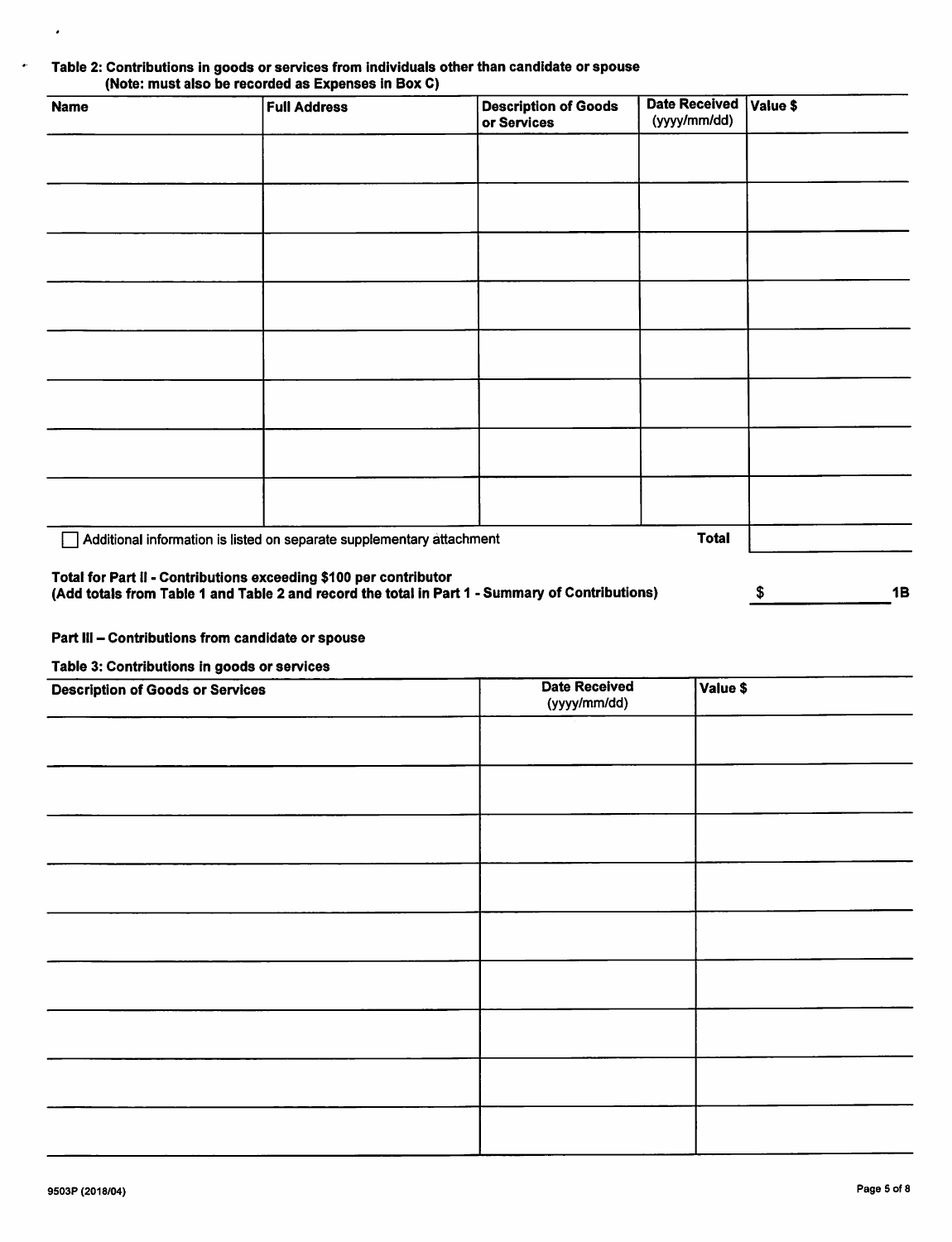| <b>Description of Goods or Services</b>                               | <b>Date Received</b><br>(yyyy/mm/dd) | Value \$ |  |
|-----------------------------------------------------------------------|--------------------------------------|----------|--|
|                                                                       |                                      |          |  |
| Additional information is listed on separate supplementary attachment | <b>Total</b>                         |          |  |

# Table 4: Inventory of campaign goods and materials from previous municipal campaign used in this campaign (Note: value must be recorded as a contribution from the candidate and as an expense)

| . .<br><b>Description</b>                                             | Date Acquired Supplier<br>(yyyy/mm/dd) | <b>Quantity</b> | <b>Current Market</b><br>Value \$ |
|-----------------------------------------------------------------------|----------------------------------------|-----------------|-----------------------------------|
| $\blacksquare$<br>×                                                   |                                        |                 |                                   |
|                                                                       |                                        |                 |                                   |
|                                                                       |                                        |                 |                                   |
|                                                                       |                                        |                 |                                   |
|                                                                       |                                        |                 |                                   |
|                                                                       |                                        |                 |                                   |
|                                                                       |                                        |                 |                                   |
| Additional information is listed on separate supplementary attachment |                                        |                 | <b>Total</b>                      |

 $\bullet$ 

 $\ddot{\phantom{0}}$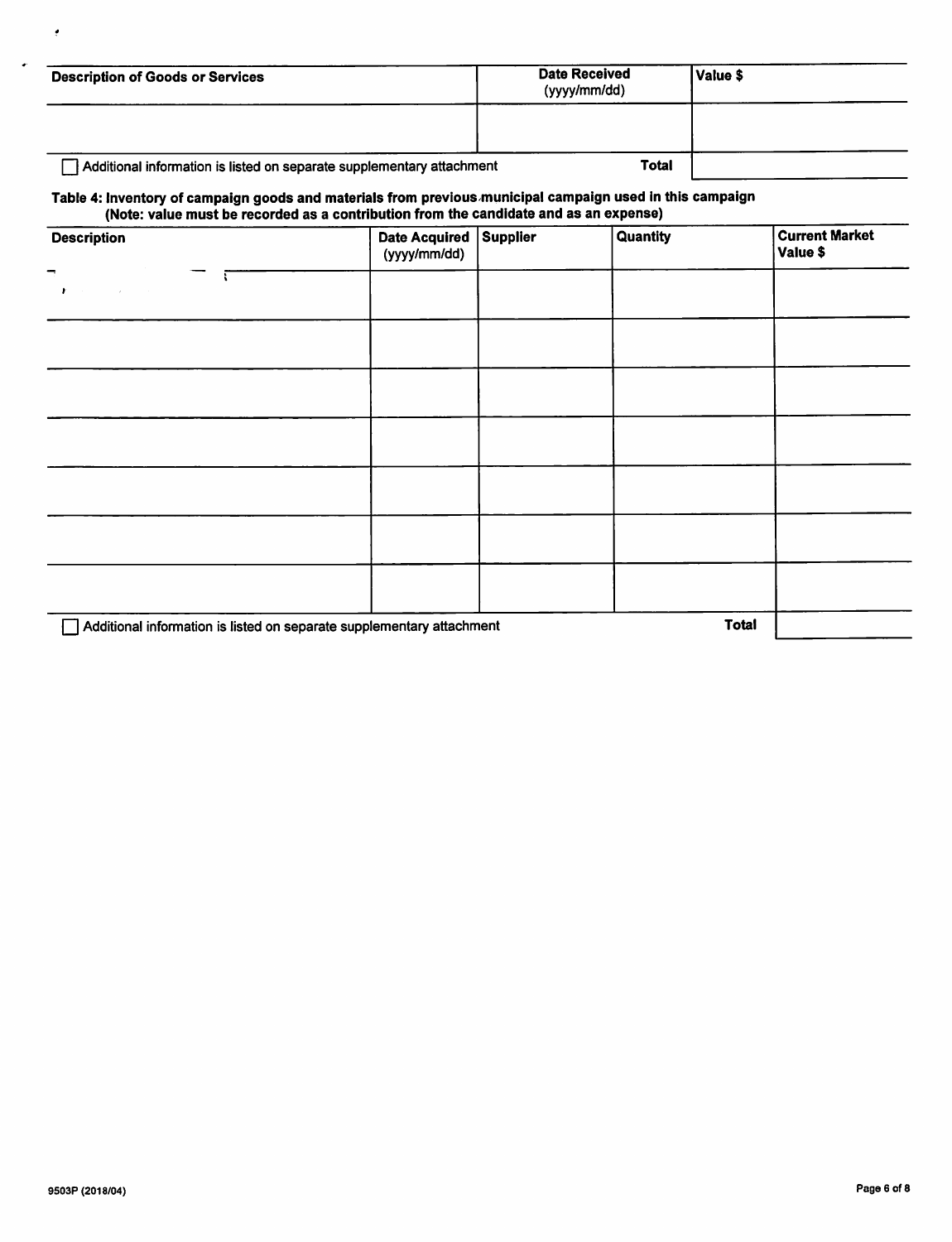| <b>Fundraising Event/Activity</b><br>Complete a separate schedule for each event or activity held                                                                                                        |                  |                 |      |
|----------------------------------------------------------------------------------------------------------------------------------------------------------------------------------------------------------|------------------|-----------------|------|
| Additional schedule(s) attached                                                                                                                                                                          |                  |                 |      |
|                                                                                                                                                                                                          |                  |                 |      |
|                                                                                                                                                                                                          |                  |                 |      |
| Part I - Ticket revenue                                                                                                                                                                                  |                  |                 |      |
| Admission charge (per person)<br>(If there are a range of ticket prices, attach complete breakdown of all ticket<br>sales)                                                                               |                  | 2A              |      |
| Number of tickets sold                                                                                                                                                                                   | X.               | $\overline{2B}$ |      |
| Total Part I (2A X 2B) (include in Part 1 of Schedule 1)                                                                                                                                                 |                  | E               | \$   |
| Part II - Other revenue deemed a contribution                                                                                                                                                            |                  |                 |      |
| (e.g. revenue from goods sold in excess of fair market value)<br>Provide details                                                                                                                         |                  |                 |      |
|                                                                                                                                                                                                          | + ა              |                 |      |
|                                                                                                                                                                                                          | $+$ \$           |                 |      |
| 3.                                                                                                                                                                                                       | $+\overline{\$}$ |                 |      |
| 4.                                                                                                                                                                                                       | $+$ \$           |                 |      |
| 5.<br><u> 1980 - Johann Stein, mars an de Francisco Americano (f. 1980)</u>                                                                                                                              | $+$ \$           |                 |      |
| Total Part II (include in Part 1 of Schedule 1)<br>Part III - Other revenue not deemed a contribution<br>(e.g. contribution of \$25 or less; goods or services sold for \$25 or less)<br>Provide details |                  |                 |      |
|                                                                                                                                                                                                          | + S              |                 |      |
| 2.                                                                                                                                                                                                       | $+$ \$           |                 |      |
|                                                                                                                                                                                                          |                  |                 |      |
| <u> 2002 - Jan Barristo, martin da basar da basar da basar da basar da basar da basar da basar da basar da basar</u>                                                                                     | $+$ \$           |                 |      |
| 3.                                                                                                                                                                                                       |                  |                 |      |
|                                                                                                                                                                                                          | $+$ \$           |                 |      |
| 5.<br>the contract of the contract of the contract of<br>Total Part III (include under Income in Box C)                                                                                                  | $+$ \$           | $\equiv$        | - \$ |
| Part IV - Expenses related to fundraising event or activity<br>Provide details                                                                                                                           |                  |                 |      |
|                                                                                                                                                                                                          | + \$             |                 |      |
|                                                                                                                                                                                                          |                  |                 |      |
|                                                                                                                                                                                                          | $+$ \$           |                 |      |
|                                                                                                                                                                                                          | $+$ \$           |                 |      |
|                                                                                                                                                                                                          | $+$ \$           |                 |      |
|                                                                                                                                                                                                          | $+$ \$           |                 |      |
|                                                                                                                                                                                                          | $+ $$            |                 |      |
| 8.                                                                                                                                                                                                       | $+$ \$           |                 |      |

 $\mathcal{L}=\mathcal{L}$ 

 $\sim$